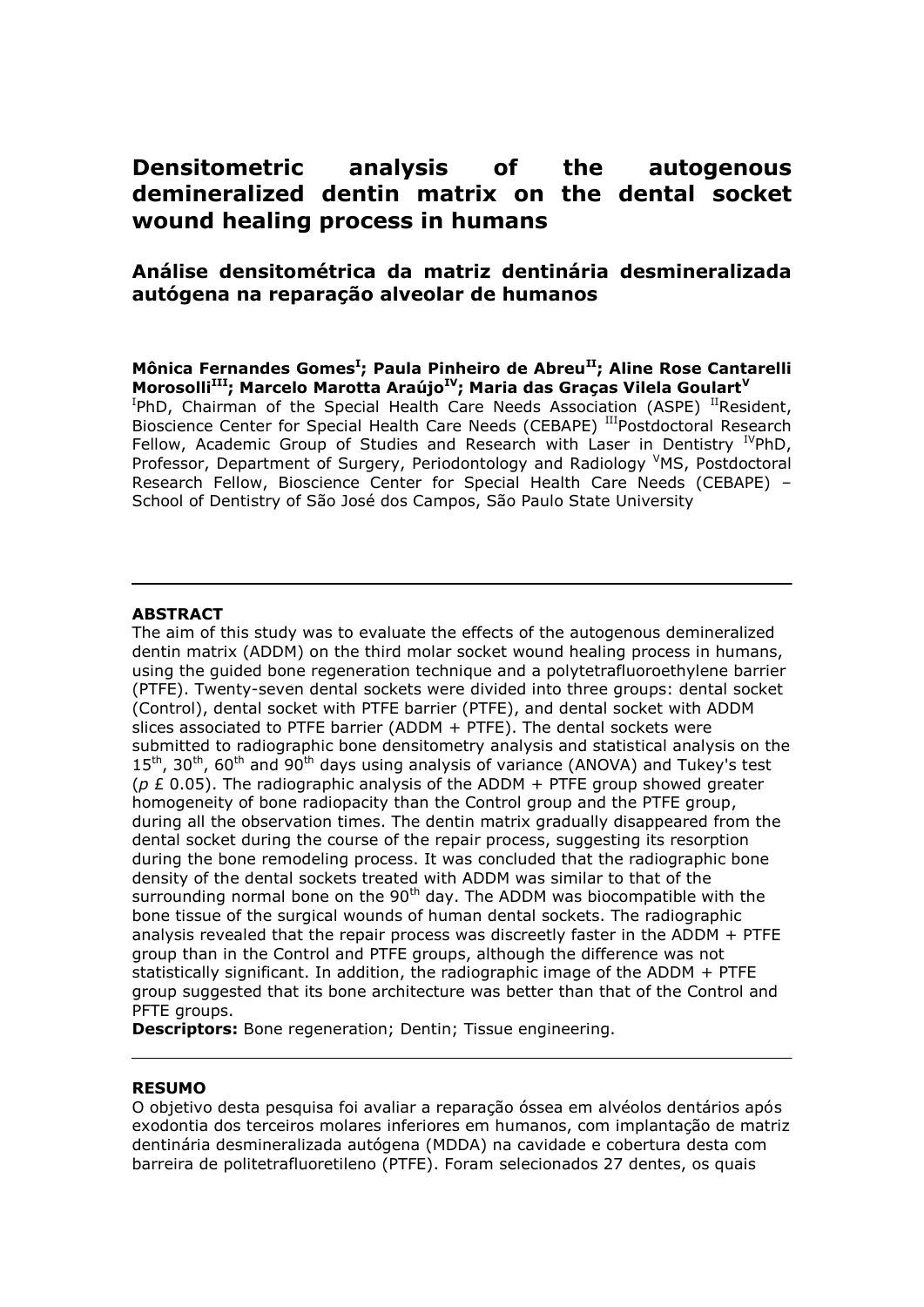foram divididos em três grupos: alvéolo dentário (Controle), alvéolo dentário com barreira de PTFE (PTFE) e alvéolo dentário com fatias de MDDA associada à barreira de PTFE (MDDA + PTFE). O alvéolo dentá rio foi submetido à análise de densitometria radiográ fica e à análise estatística no 15? 30? 60?e 90?dias, utilizando-se a análise de variância (ANOVA) e teste de Tukey (p < 0,05). A análise radiográ fica do grupo MDDA + PTFE mostrou maior homogeneidade na radiopacidade do trabeculado ósseo do que no grupo controle e grupo PTFE, durante todos os períodos de observação. A matriz dentinária foi desaparecendo do alvéolo dentário durante a evolução do processo de reparo, sugerindo sua reabsorção durante o processo de remodelação óssea. Concluiu-se que a densidade óssea radiográ fica do alvéolo dentário tratado com MDDA foi similar à do osso normal circunjacente no 90?dia. A MDDA foi biocompatível com o tecido ósseo, quando implantada nos alvéolos dentá rios cruentos de humanos. Na análise radiográ fica, pode-se verificar que o processo de reparo foi discretamente mais rápido no grupo MDDA + PTFE do que no grupo Controle e no grupo PTFE, porém não houve diferença estatística significante. Além disso, a imagem radiográ fica sugeriu que a arquitetura óssea do grupo MDDA + PTFE foi melhor do que a arquitetura óssea do grupo controle e grupo PTFE.

**Descritores:** Regeneração óssea; Dentina; Engenharia tissular.

## **INTRODUCTION**

The repair of bone defects resulting from trauma, infections, neoplasias or developmental abnormalities represents a challenge for maxillomandibular complex surgeries.<sup>4</sup> Several researches have presented some materials that have osteopromotive potential for osteogenesis. The dentin matrix used as implant biomaterial has osteogenic and chemotactic potential. Some authors have reported that autogenous demineralized dentin matrix slices (ADDM) stimulated bone neoformation.<sup>1,10</sup>

Osteopromotion is a concept that has been incorporated into the bone repair process and it can be defined as the ability to induce bone formation using bone regeneration techniques. Its objective is to guide sufficient bone neoformation in order to close any bone defect in maxillomandibular processes. This phenomenon is probably controlled by complex molecular interactions, cellular messages of short or long extension, affecting the speed and duration of the osteoblastic and osteoclastic activity, as well as proliferation, differentiation, and chemotaxis of special cells. $3,7,9,13$  Some authors have stated that cellular proliferation begins with local stimulating factors, that are bone morphogenetic proteins (BMP).<sup>1,3,9</sup> In addition to BMP, ADDM slices are also rich in other growth factors such as transforming growth factor-beta (TGF-beta), fibroblast growth factor (FGF), platelet-derived growth factor (PDGF) and epidermal growth factor (EGF).<sup>2,6,8</sup>

The present study evaluated radiographic bone density and the effects of ADDM on the third molar socket wound healing process in humans, using the guided bone regeneration technique with PTFE barrier.

## **MATERIAL AND METHODS**

The present study was performed at the Special Health Care Needs Association (ASPE, Brazil) and Bioscience Center for Special Health Care Needs (CEBAPE/UNESP, Brazil), with fourteen patients (11 female and three male, aged 15-40 years). The 27 dental sockets of lower third molars were divided into three groups: Control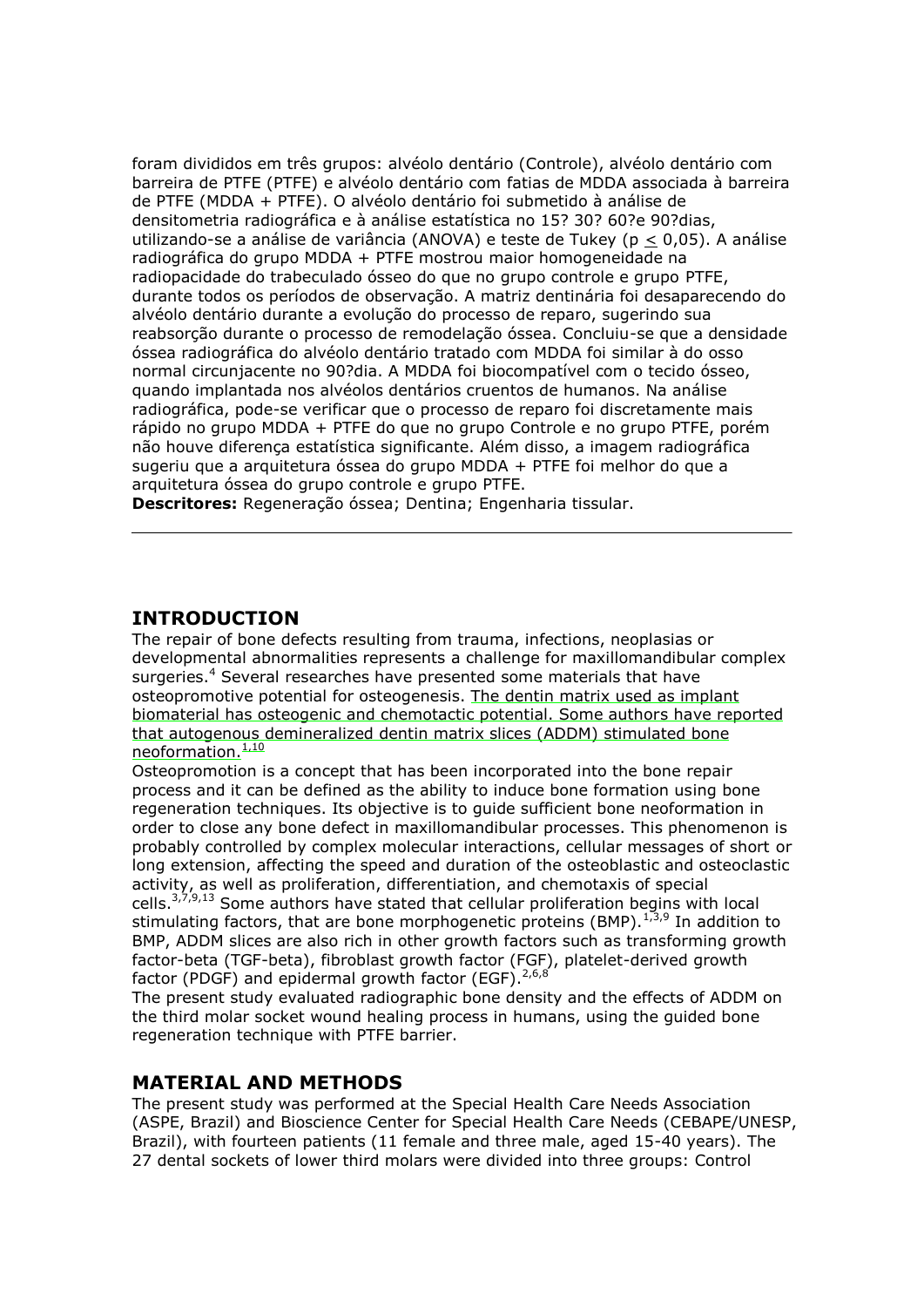group (dental socket with no treatment), PTFE group (dental socket covered by PTFE barrier), and ADDM + PTFE (dental socket with ADDM and regeneration guided bone technique using PTFE barrier). The ADDM was obtained by extraction and slicing of a lower third molar of the PTFE group, according to Gomes *et al.*<sup>7</sup> (2001). The ADDM slices with approximately 8 µm in thickness were immersed in a sterile glass container filled with a 0.2 ml gentamicin solution of 70% ethyl alcohol (q.s. 5 ml) and stored at 2°C until the time of implantation (Figures 1a and 1b). The tooth extractions were performed after local anesthesia with Biopressin (2% lidocaine) and a Felipressin solution (0.02 IU), and all patients were treated with an antibiotic (Amoxicillin, 500 mg) and an antiinflammatory (potassium diclophenac, 100 mg) three times a day for 5 days, by oral administration; an analgesic (Paracetamol 750 mg) was administered in case of pain. These patients were also instructed to rinse the surgery area with a 0.12% chlorhexidine solution for five to seven weeks post-surgically. Four weeks after temporary implantation, the PTFE barriers were removed in a second surgical procedure. The dental sockets were clinically examined on the  $15<sup>th</sup>$ ,  $30<sup>th</sup>$ ,  $60<sup>th</sup>$ , and  $90<sup>th</sup>$  day after surgery. Nine dental sockets of each group were submitted to radiographic examination by periapical radiographs utilizing the paralleling technique, and radiographic bone density analysis was carried out. Statistical analysis of the radiographic bone density data included analysis of variance (ANOVA) and Tukey's test (*p* < 0.05) (GraphPad Prisma version 2.00 for WindowsXP, GraphPad Software, San Diego, California, USA).



**FIGURE 1 -** Implantation of ADDM slices in the dental socket (A) and dental socket with ADDM slices covering its surface  $(B)$ .

#### **Radiographic bone density analysis**

The conventional periapical radiographs were taken using AGFA periapical films (3.5 x 4.5 cm, Agfa Gevaert Dentus M2 Comfort, Gevaert-Agfa N. V., Amberes, Belgium), exposed at 65 kVp and 10 mA for 0.80 seconds with a Dabi-Atlante SPECTRO 70X dental X-ray (Dabi Atlante S/A Ribeirão Preto, São Paulo, Brazil) and a target-film distance of 40 cm. Automatic processing was done at 27°C, in a Gendex GXP automatic processor (Gendex Corporation, Des Plaines, Illinois, USA) with a 6 minute cycle. Freshly mixed developer and fixer solutions were used to ensure proper processing. Each radiograph was measured individually with the aid of a positioner, with a fixed reference point to enable precise reproducibility<sup>5</sup>. An aluminum step-wedge was placed in the edges of all radiographic films to better evaluate and compare the radiographic bone density of the periapical radiographs.<sup>11,12</sup> Three experienced professionals were selected for radiographic

interpretation. They compared the radiographic bone density of each part of the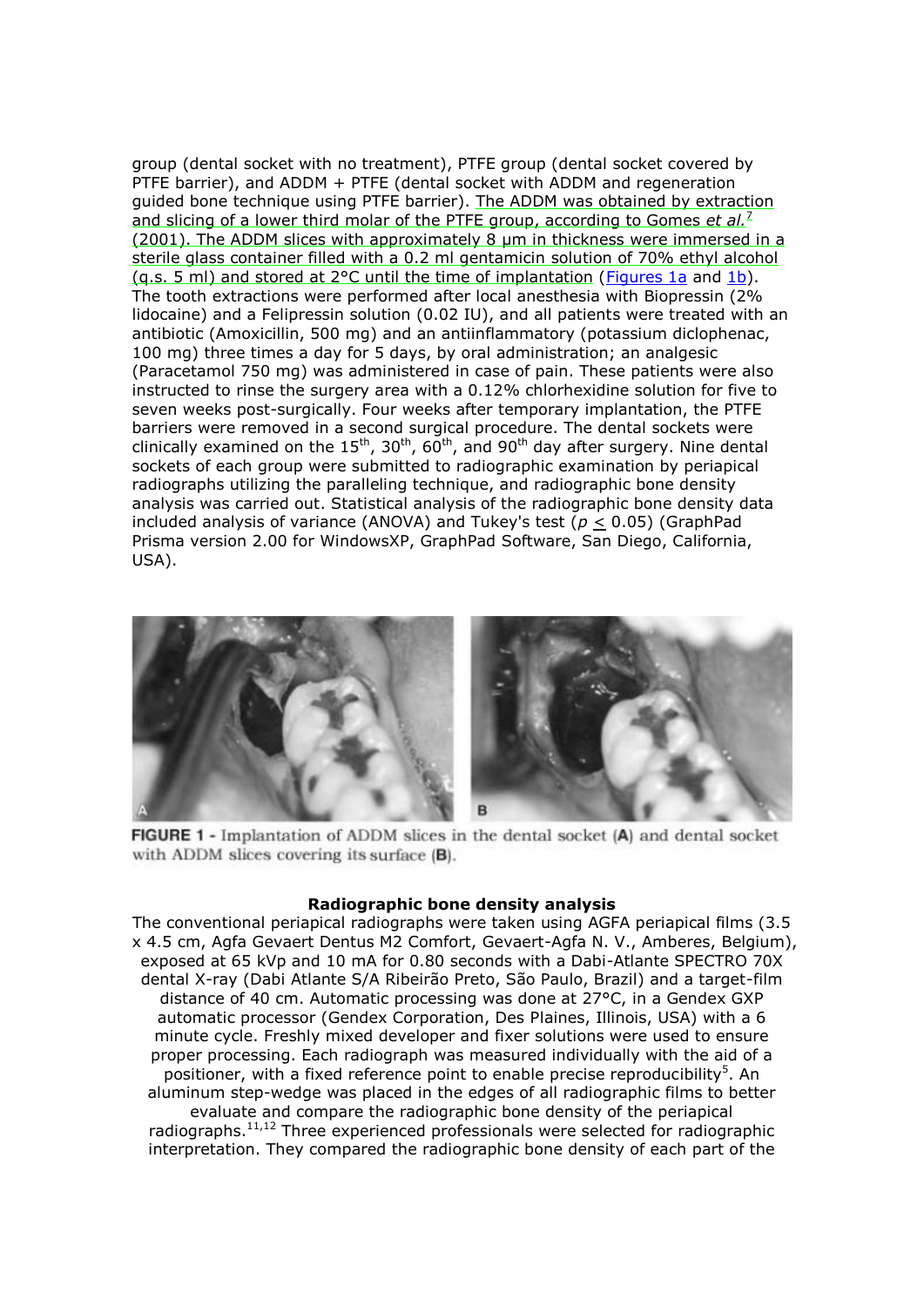socket (apical, medium and cervical areas) and then compared it to the density of each thickness of the step-wedge, which is expressed in millimeters of aluminum equivalent. Ten measurements were performed for each radiograph (five immediately after developing the periapical radiographs and five after two weeks). An average was then obtained $11$  (mmAl) and the values were submitted to statistical analysis.

## **RESULTS Radiographic analysis Control group**

On the 15<sup>th</sup> day (**Figure 2a**), thin radiopaque lines were observed representing trabecular bone with a disorganized pattern, extending from the cortical bone walls to the central portion of the socket, which indicated a centripetal growth. The alveolar cortical, represented by a radiographic line, was evident. The mesial portion of the socket showed a higher degree of radiographic bone density than the distal third. The cervical area was more radiolucent than the other areas. On the  $30<sup>th</sup>$  day, the alveolar cortical was more radiolucent in the apical area, and an increase in radiopacity in the medium third area of the dental socket occurred, showing a more homogeneous aspect when compared with that of the previous period. On the  $60<sup>th</sup>$  day, the alveolar cortical was irregular and the limits were no longer evident. An increase in density of the dental socket bone was also observed when compared with that of the previous periods, which suggested bone neoformation. The bone aspect was homogeneous at the cervical, medium and apical areas of the dental socket. On the  $90<sup>th</sup>$  day (**Figure 2b**), there was a discrete image of an alveolar cortical in the medium third of the dental sockets, with interlinked and radiopaque lines, when the bone repair was almost complete. These lines probably indicated the arrangement of the bone trabeculae after wound healing. During all the evaluation, it was noticed that the radiographic bone density increased in the dental socket extending from the alveolar cortical to the central portion of the dental socket and from the apical area to the cervical area.



FIGURE 2 - Periapical radiographs after 15 days (A), and 90 days (B) post-surgery - control group.

#### *PTFE Group*

On the 15<sup>th</sup> day (**Figure 3a**), the alveolar cortical feature was represented by a radiopaque image, and the radiographic bone density in the apical area was more evident and homogeneous. On the  $30<sup>th</sup>$  day the alveolar cortical was losing delimitation and was irregular in its entire contour. There was higher radiopacity in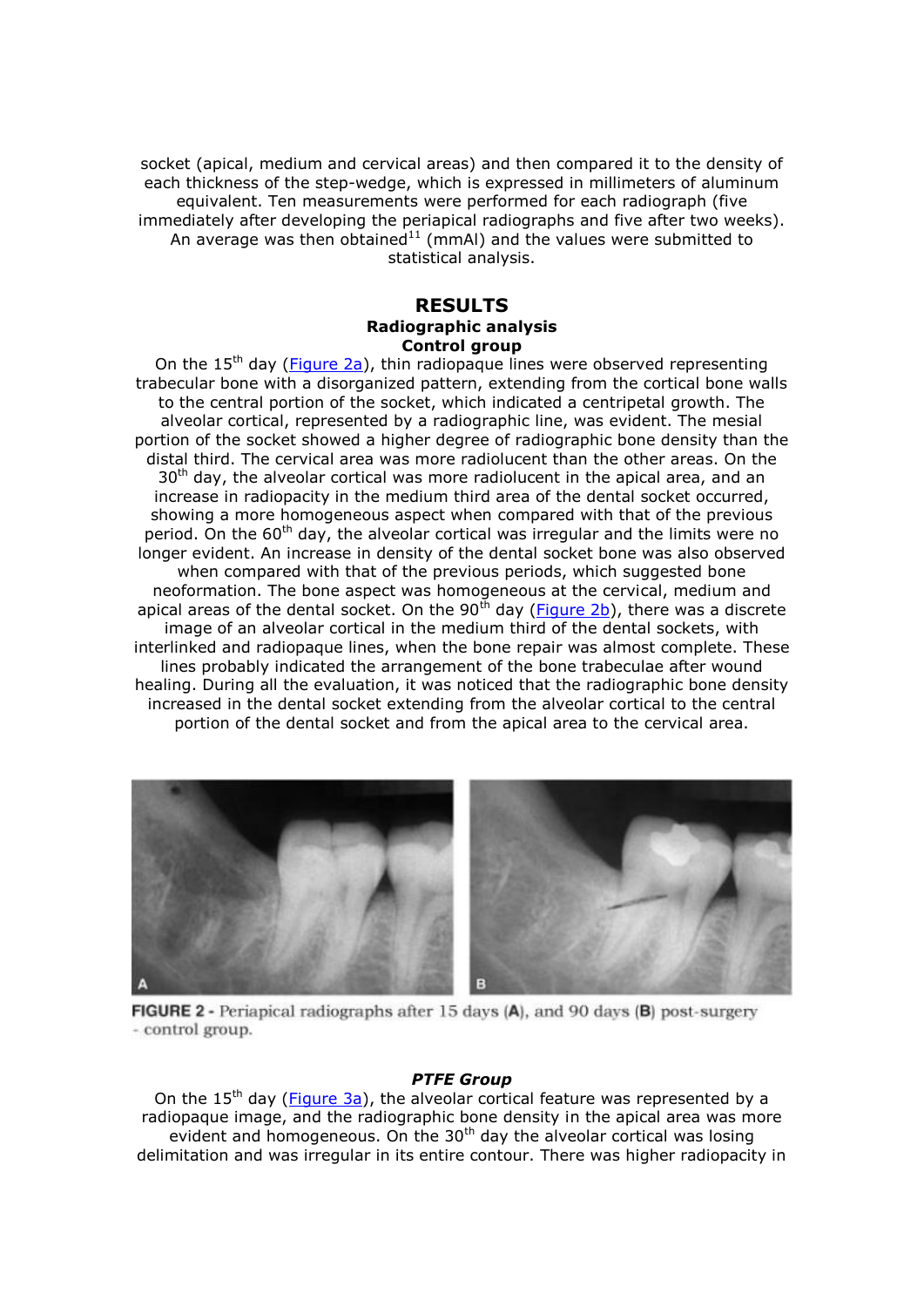the apical area than in the medium and cervical areas, indicating new bone formation in an apical to cervical direction. On the  $60<sup>th</sup>$  day, a diffuse aspect of the alveolar cortical and an increase in the radiopacity of the medium and cervical areas were observed. The apical area was homogeneous and had a radiographic image similar to that of normal bone. On the  $90<sup>th</sup>$  day (Figure 3b), the dental socket presented an increase in radiographic bone density, mostly in the medium area, with a disorganized pattern. During all the evaluation periods, a progressive and gradual increase in radiographic bone density was observed, extending from the limits to the central portion of the dental socket, and from the apical to the cervical portion of it.



FIGURE 3 - Periapical radiographs after 15 days (A), and 90 days (B) post-surgery - PTFE group.

#### *ADDM + PTFE Group*

On the 15<sup>th</sup> day (Figure 4a), a radiopaque image was clearly observed inside the alveolar socket, suggesting remaining ADDM slices (arrow) implanted post-extraction, located between the medium and cervical thirds. It was observed that the presence of ADDM slices did not interfere with the regular repair process. An alveolar cortical image was not seen clearly. On the  $30<sup>th</sup>$  day, a radiopaque image suggesting remaining ADDM slices presented a small shape when compared with that seen on the  $15<sup>th</sup>$  day, suggesting resorption of the ADDM slices during the bone remodeling process. On the  $60<sup>th</sup>$  day, the radiopaque images suggestive of bone trabeculae showed a more organized pattern when compared with that of the previous periods. On the 90<sup>th</sup> day (**Figure 4b**), the region of the dental socket had been completely replaced by new bone tissue with density similar to that of the normal bone previously surrounding the dental socket. The region of the dental socket showed an organized pattern of radiopacity, compatible with that of normal bone healing density. It was also seen that the radiographic quality of the bone architecture of the ADDM + PTFE group was better than that observed in the Control group and PTFE group.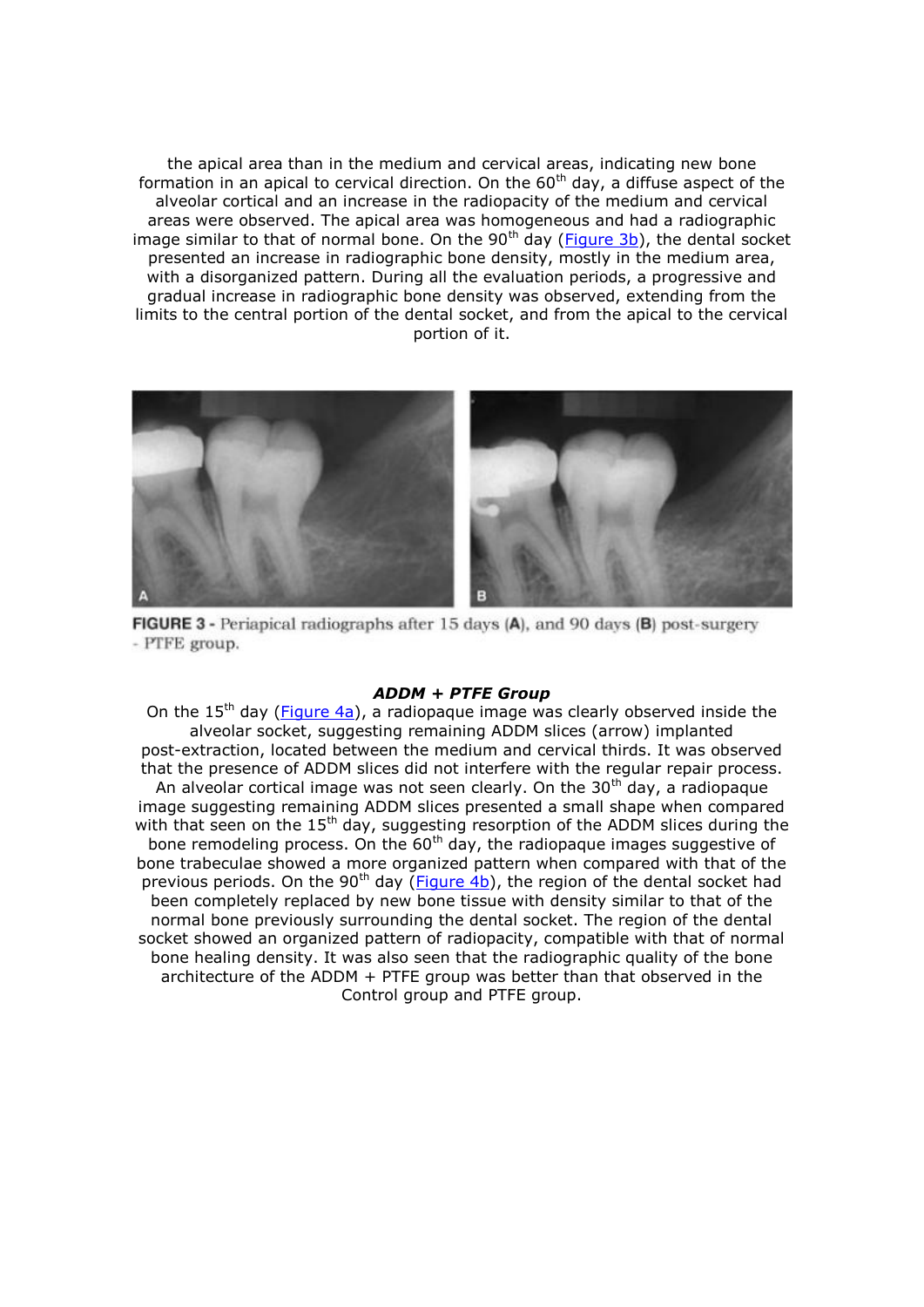

FIGURE 4 - Periapical radiographs after 15 days (A), and 90 days (B) post-surgery - ADDM + PTFE group. Arrow: radiopaque image suggestive of remaining ADDM slices.

#### **Radiographic bone density and statistical analysis**

The purpose of the densitometric analysis was to measure the radiographic bone density of the newly formed bone in the dental sockets of the experimental groups, providing the necessary data for statistical analysis. The values related to radiographic bone density within the same experimental group showed a balanced bone neoformation process in all the studied groups. After the analysis of variance was performed, the mean and standard deviations of the newly formed bone radiographic densities were obtained and calculated for each experimental group. Tukey's test was applied at a 5% significance level. It was observed that the repair process was discreetly faster in the ADDM + PTFE group than in the Control group and PTFE group, although these differences were not statistically significant. However, we observed that there was a progressive increase in the statistical significance of the differences between the evaluation times in each studied group (Table 1). The means and SD of the radiographic bone densities (mmAl) during the bone repair process in the control, PTFE and ADDM + PTFE groups during the evaluated times are observed in Graph 1.

| tion periods (mean $\pm$ 5D, n = 9). |                                   |                 |                 |
|--------------------------------------|-----------------------------------|-----------------|-----------------|
| Periods                              | Control                           | PTFE            | $ADDM \pm PTFE$ |
| 15 days                              | $1.02 \pm 0.11$                   | $0.90 \pm 0.14$ | $1.06 \pm 0.25$ |
| 30 days                              | $1.20 \pm 0.10$                   | $1.04 \pm 0.13$ | $1.24 \pm 0.23$ |
| 60 days                              | $1.49 \pm 0.07$                   | $1.37 \pm 0.11$ | $1.42 \pm 0.17$ |
| $90 \text{ days}$                    | $1.58 \pm 0.06$   $1.52 \pm 0.09$ |                 | $1.60 \pm 0.08$ |

**TABLE 1 -** Radiographic density (mmAl) of the newly formed bone in the studied groups after the observa- $\lambda$  de  $M$ ean +  $\sigma$ D n -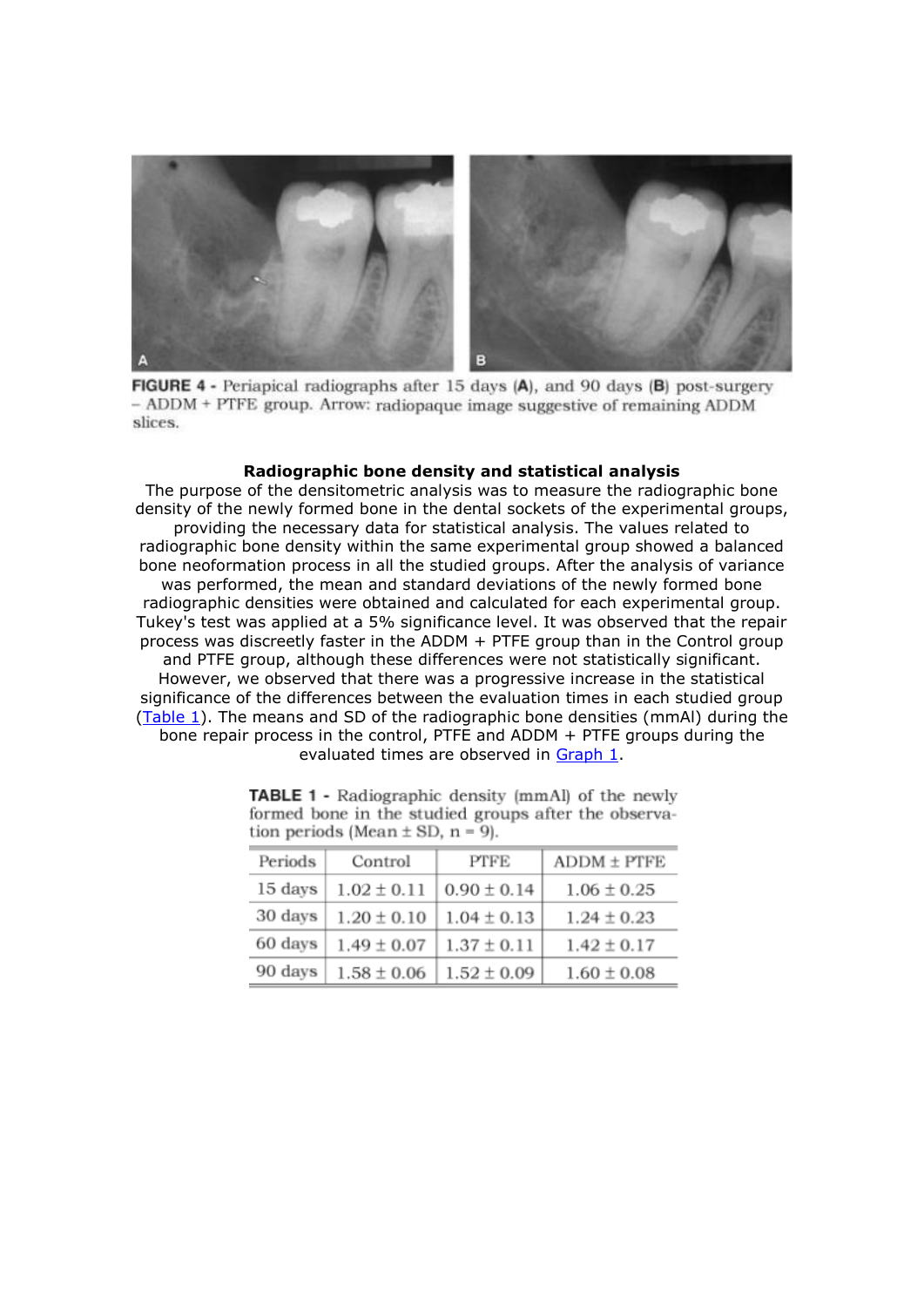

**GRAPH 1 -** Schematic representation of the means and standard deviations of the radiographic bone densities (mmAl) during the bone repair process in the studied groups.

## **DISCUSSION**

In the last years, researchers have associated growth factors such as insulin growth factor, platelet-derived growth factor and bone morphogenetic proteins<sup>3,6</sup> to occlusive membranes in order to accelerate bone repair process. The presence of these growth factors in bone matrix and dentin matrix was reported by Bessho *et*  al.<sup>1</sup> (1990), Carvalho *et al.*<sup>2</sup> (2004), Catanzaro-Guimarães *et al.*<sup>4</sup> (1986), and Catanzaro-Guimarães<sup>3</sup> (1993), who also explained their osteoinductive activity. In every period studied and in all experimental groups in which a PTFE barrier was used in the present study, the maintenance and integrity of this barrier was observed in its whole extension. The methodology used in the present study was not ideal to prove the ADDM osteopromotive activity as declared by Carvalho *et al.*<sup>2</sup> (2004), Catanzaro-Guimarães<sup>3</sup> (1993), Gomes *et al.*<sup>6,7</sup> (2001, 2002). However, it could be observed that the dentin matrix promoted the formation of a more homogenous and uniform trabecular bone in the three thirds of the dental socket during the 15-day and 30-day periods of healing, characterizing its osteoconductive property in dental socket repair. According to Carvalho *et al.*<sup>2</sup> (2004) and Gomes *et*  al.<sup>7</sup> (2001), the protein substrate of the ADDM was free of degradation, which could have aided the dental socket repair. Gomes et al.<sup>6</sup> (2002) observed an increase in the osteogenic cell population after implantation of ADDM in wounds. These facts could explain the radiographic aspects observed in the ADDM + PTFE group on the  $15<sup>th</sup>$  day and 30<sup>th</sup> day after surgery. In that group, the radiopaque images, suggestive of trabecular bone, were more homogeneous and uniform in the three thirds of the dental socket when compared to those of the Control and PTFE groups. Moreover, the pattern of these images was more organized and well distributed in all thirds when compared to that of the Control and PTFE groups. It is believed that the disorganized pattern of the radiopaque images on the 90<sup>th</sup> day of the ADDM + PTFE group was probably already due to resorption of the ADDM slices. This may be confirmed by the fact that ADDM resorption during the bone remodeling process on the 30<sup>th</sup> day and on the  $60<sup>th</sup>$  day has also been observed by Gonçalves, Catanzaro-Guimarães<sup>9</sup> (1998), Gomes et al.<sup>6,7</sup> (2001, 2002) and Carvalho *et al.*<sup>2</sup> (2004). In the present research, on the 60<sup>th</sup> day and on the 90<sup>th</sup> day, bone remodeling showed little influence of ADDM, which could justify the disorganized pattern of the radiopaque lines of the trabecular bone on the 90<sup>th</sup> day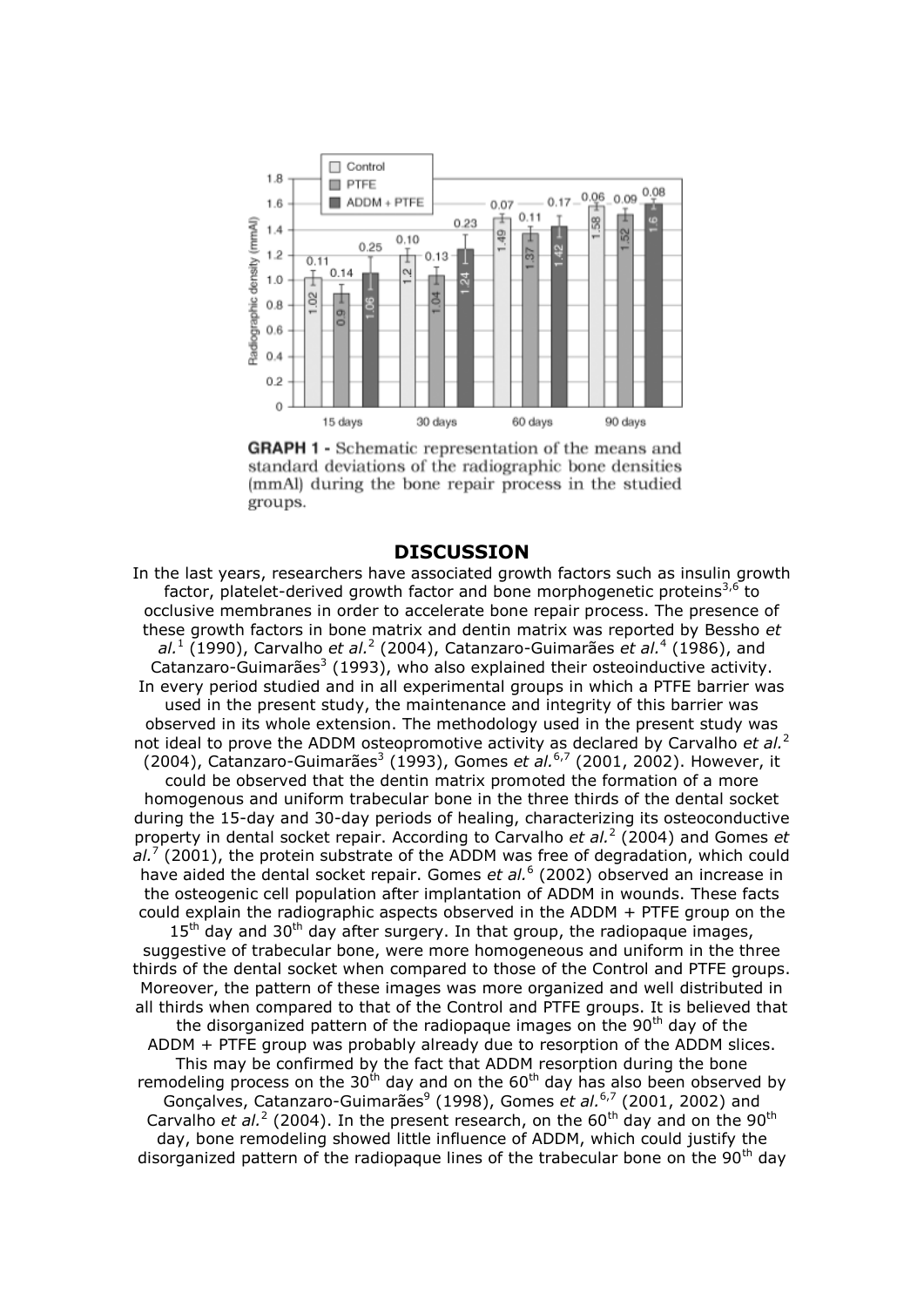#### of observation.

Statistical analysis of the radiographic bone density showed no significance at the 5% level for the groups studied within each observation period. There was significant differences in relation to the quantity of bone neoformation in each evaluation period. Therefore, the course of the bone repair process was coherent in all the studied groups during all the periods of observation.

Based on the radiographic analysis, we could also observe that the repair process was discreetly faster in the ADDM + PTFE group than in the Control group and PTFE group, however there was no statistical difference. The images revealed an increase in radiographic bone density oriented from the apical to the cervical third of the dental socket and from the alveolar cortical to the central area of the dental socket, characterizing a centripetal and inferior-superior growth direction. A centripetal growth was also noticed by Carvalho *et al.*<sup>2</sup> (2004), Gomes *et al.*<sup>6,7</sup> (2001, 2002) and Gonçalves, Catanzaro-Guimarães<sup>9</sup> (1998). The ADDM properties observed in this study were osteoconduction and biocompatibility since patient tolerance was excellent in the group treated with it. After so many research tests, ADDM could be recommended for the practice of clinical dentistry.

## **CONCLUSIONS**

The radiographic bone density of the dental sockets treated with ADDM was similar to that of the surrounding normal bone on the 90<sup>th</sup> day. The ADDM was biocompatible with surgical human dental sockets. Based on the radiographic analysis, we could observe that the repair process was discreetly faster in the ADDM + PTFE group than in the Control and PTFE groups, although there were no statistical differences. However, the radiographic image of the ADDM + PTFE group suggested that its bone architecture was better than that of the Control group and PTFE group.

## **ACKNOWLEDGEMENTS**

This research was supported by a grant from the State of São Paulo Research Foundation (FAPESP, process n. 2002/03952-8) and a grant from the Foundation for the Development of the São Paulo State University (FUNDUNESP, process n. 00305-02 DFP). The authors are grateful to the Quaglia Laboratory, São José dos Campos, São Paulo, Brazil.

### **REFERENCES**

```
1. Bessho K, Tagawa T, Murata M. Purification of rabbit bone morphogenetic protein 
derived from bone, dentin, and wound tissue after tooth extraction. J Oral
```
Maxillofac Surg. 1990;48(2):162-9. [Links ]

2. Carvalho VA, Tosello Dde O, Salgado MA, Gomes MF. Histomorphometric analysis of homogenous demineralized dentin matrix as osteopromotive material in rabbit

 $m$ andibles. Int J Oral Maxillofac Implants. 2004;19(5):679-86. [Links ] 3. Catanzaro-Guimarães SA. Possibility to reinforce bone repair with decalcified dentin matrix. *In*: Gesellschaft für orale Implantologie, editor. Jahrbuch für orale Implantologie. Berlin: Quintessenz; 1993. p. 33-4. [Links ]

4. Catanzaro-Guimarães SA, Catanzaro-Guimarães B, Garcia RB, Alle N. Osteogenic potential of autogenic demineralized dentin implanted in bony defects in dog. Int J

Oral Maxillofac Surg. 1986;15(2):160-9. [Links ]

5. Duinkerke AS, Van De Poel AC, Doesburg WH, Lemmens WA. Densitometric analysis of experimentally produced periapical radiolucencies. Oral Surg Oral Med